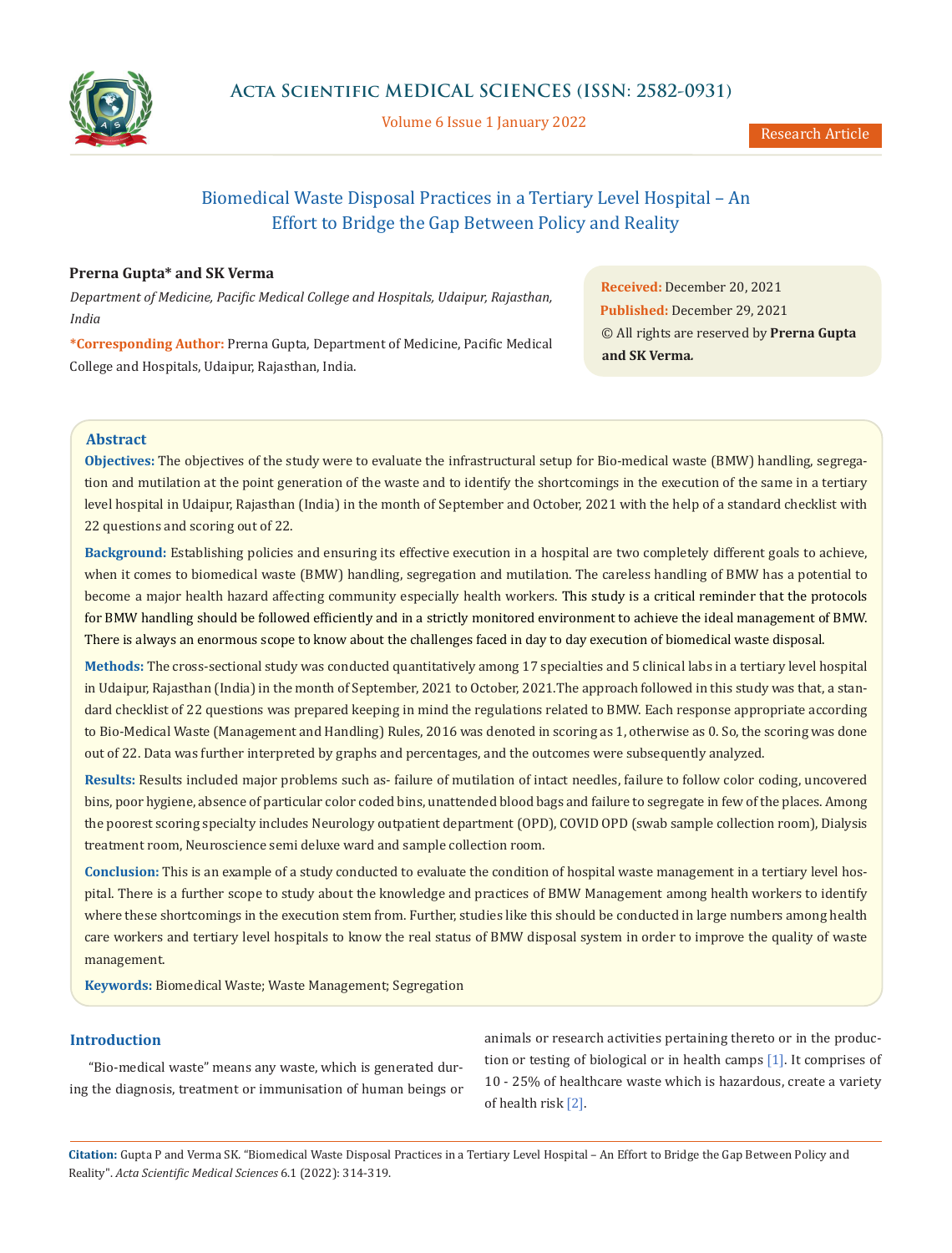315

Types of waste according to WHO [3]

- 1. **Infectious waste:** Waste contaminated with blood and other bodily fluids (e.g. from discarded diagnostic samples), cultures and stocks of infectious agents from laboratory work (e.g. waste from autopsies and infected animals from laboratories), or waste from patients with infections (e.g. swabs, bandages and disposable medical devices)
- 2. **Pathological waste:** Human tissues, organs or fluids, body parts and contaminated animal carcasses;
- 3. **Sharps waste:** Syringes, needles, disposable scalpels and blades, etc.
- 4. **Chemical waste:** For example solvents and reagents used for laboratory preparations, disinfectants, agents used for sterilisation and heavy metals contained in medical devices (e.g. mercury in broken thermometers) and batteries
- 5. **Pharmacy waste:** Expired, unused and contaminated drugs and vaccines
- 6. **Cytotoxic waste:** Waste containing substances with genotoxic properties (i.e. highly hazardous substances that are, mutagenic, teratogenic or carcinogenic), such as cytotoxic drugs used in cancer treatment and their metabolites
- 7. **Radioactive waste:** Such as products contaminated by radionuclides including radioactive diagnostic material or radio therapeutic materials
- 8. **Non-hazardous or general waste:** Waste that does not pose any particular biological, chemical, radioactive or physical hazard.

Biomedical waste must be properly managed and disposed of to protect the environment, general public and workers, especially healthcare and sanitation workers who are at risk of exposure to biomedical waste as an occupational hazard. Steps in the management of biomedical waste include generation, accumulation, handling, storage, treatment, transport and disposal [4]. Examples of disease spread by hospital waste include respiratory infections, gastro enteric infections, genital infections, ocular infection, skin infections, acquired immunodeficiency syndrome (AIDS), meningitis, hemorrhagic fevers, anthrax, septicemia, viral hepatitis A, bacteremia, candidaemia, viral hepatitis B and  $C$  [5].

#### **Objectives**

The objectives of the study were to evaluate the infrastructural setup for BMW handling, segregation and mutilation at the point generation of the waste and to identify the shortcomings in the execution of the same in a tertiary level hospital in Udaipur, Rajasthan (India) in the month of September and October, 2021 with the help of a standard checklist with 22 questions and scoring out of 22.

## **MATERIAL and METHODS:**

The cross-sectional study was conducted quantitatively among 17 specialties and 5 clinical labs in a tertiary level hospitalin Udaipur, Rajasthan (India) in the month of September, 2021 to October, 2021.

The primary data has been collected with the help of a standardized checklist mentioned below [6,7] followed meticulously at all the places of study. The checklist was prepared in a way that it could be answered in a binary form, either yes or no. While following the format strictly, the places of study were analyzed. Pilot study was not conducted.

The approach followed in this study was that, each response appropriate according to Bio-Medical Waste (Management and Handling) Rules, 2016 should be denoted in scoring as 1, otherwise as Zero. The scoring was done out of 22 that is the total number of questions in the checklist given below:

- Is red color bin available?
- Is yellow color bin available?
- Is blue color bin available?
- Is black color bin available?
- • Is white translucent color puncture-proof container available?
- • Is red color bag placed in the red color bin?
- Is yellow color bag placed in the yellow color bin?
- • Is blue color sticker/mark placed in the blue color bin?
- Is black color bag placed in the black color bin?
- Does the white translucent color container contain 5% sodium hypochlorite solution?
- • Is the biohazard symbol printed over waste bags/bins?
- Are the color bins covered?
- Any blood splashes?
- Does the red bin with red bag contain only plastics?
- • Does the yellow bin with yellow bag contain only soiled infectious waste?
- • Does the blue bin with blue sticker/mark contain only glass(broken or unbroken), metallic and body implants?

**Citation:** Gupta P and Verma SK*.* "Biomedical Waste Disposal Practices in a Tertiary Level Hospital – An Effort to Bridge the Gap Between Policy and Reality". *Acta Scientific Medical Sciences* 6.1 (2022): 314-319.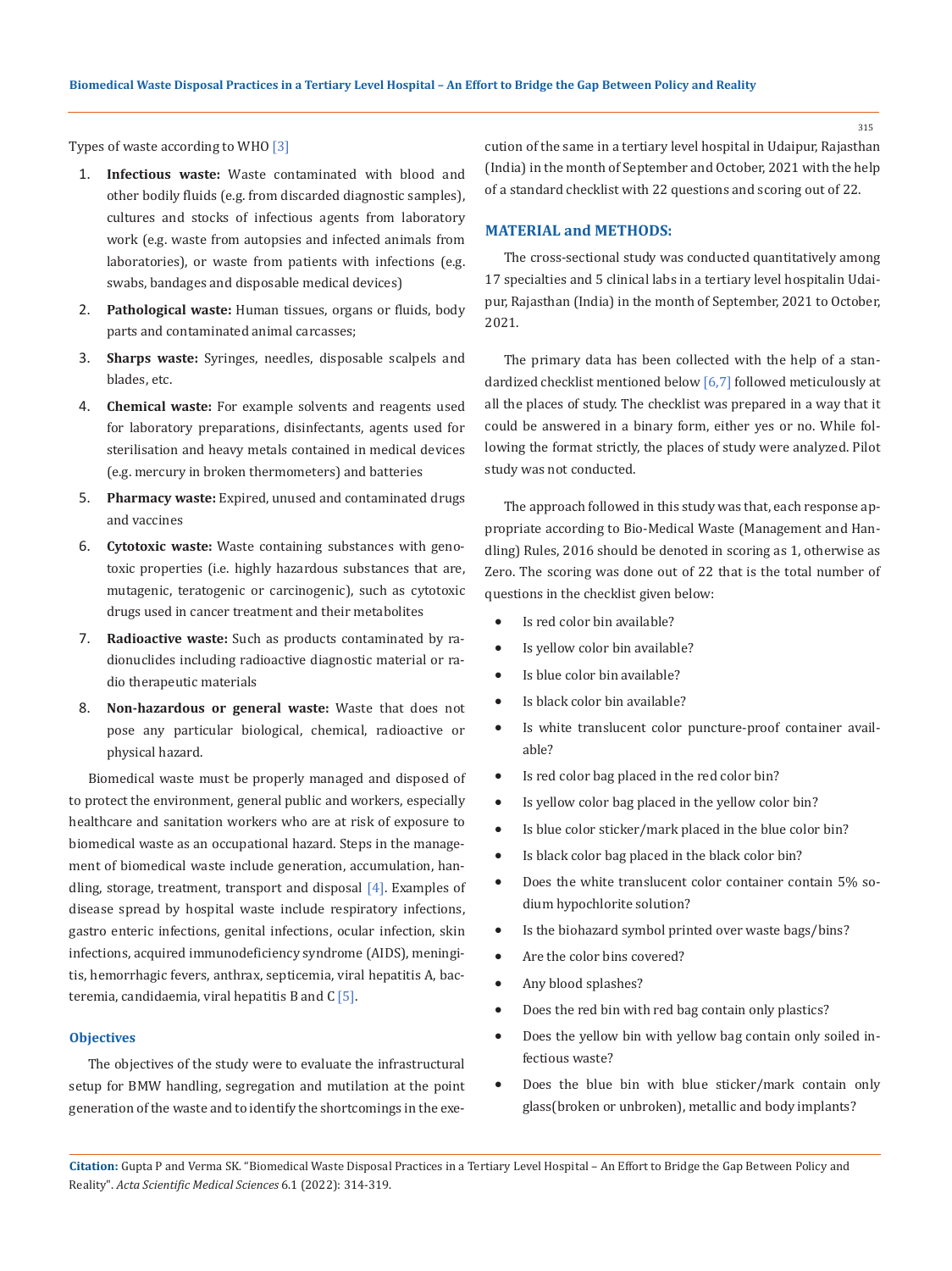- Does the white translucent color container containing 5% sodium hypochlorite solution contain only infected sharps?
- Does the black bin with black bag contain general waste?
- Is used hypodermic needle kept unattended on table/trolley/counter?
- Is used hypodermic needle destroyed?
- Is used hypodermic needle disposed in white punctureproof containers?
- Is used hypodermic needle re-capped?

The data was subsequently interpreted in the form of a graph and percentages of score, scored by each specialty and lab. Further, analysis of the outcomes was done in form of observations and discussions.

## **Observations and Results**

Most common and the most concerning observation was the failure of mutilation of used needles in Emergency Wards, Blood Bank (Figure 1) and Dialysis treatment rooms (Figure 2). Although there was presence of needle destroyer and cutter, but still the intact needles/recapped needles were being collected in a container for disposal. The above resulted in frequent needle stick injury.



Figure 1: Needles not destroyed [Blood bank (donation room]].



**Figure 2:** Intact and recapped needles and broken ampules with blood splashes [Dialysis- Treatment Room].



**Figure 3:** Unattended blood bags (Blood Bank- sterilization room).



**Figure 4:** Incorrect Color Coding [MICU].

316

**Citation:** Gupta P and Verma SK*.* "Biomedical Waste Disposal Practices in a Tertiary Level Hospital – An Effort to Bridge the Gap Between Policy and Reality". *Acta Scientific Medical Sciences* 6.1 (2022): 314-319.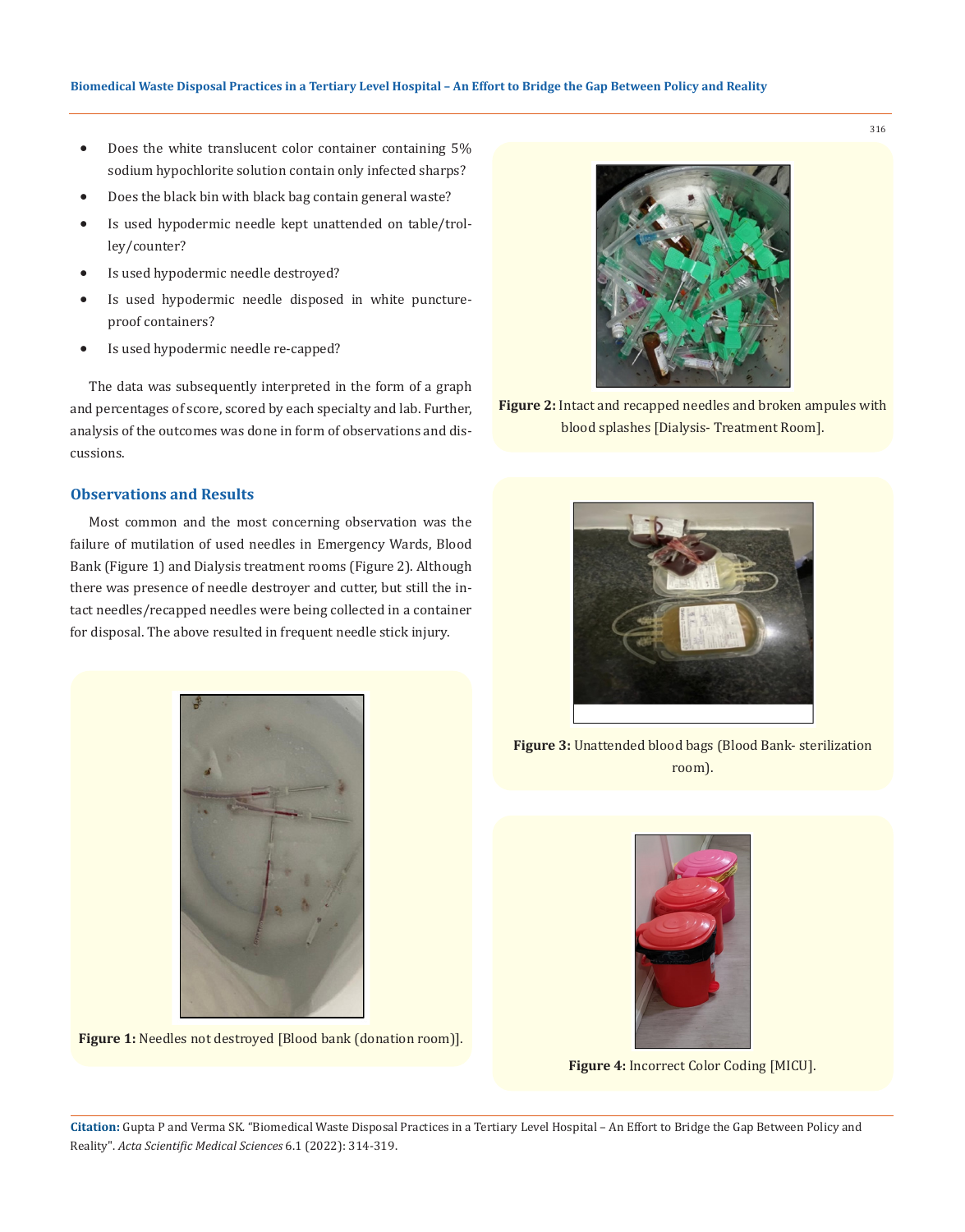Other observations included

- Presence of non-foot operated lids of the bins.
- Unattended blood bags lying on the counter in sterilization room at blood bank (Figure 3)
- Uncovered bins in Radio-diagnostic department, COVID OPD (swab sample collection area) and Ortho OPD (Plaster room).
- Incorrect color coding of bins and bags in Emergency wards, COVID OPD (swab sample collection area), Chemotherapy ward, MICU (Figure 4) and Sample collection room.
- Non- availability of some color coded bins in Neurology outpatient department (OPD), Sample collection room and CO-VID OPD (swab sample collection area).
- Most of the bins or areas did not have visible biohazard sign.
- Blood splashes on wall and trays in blood bank.

The data in the graph given below suggests a strong relationship between low scores and significant deficiencies found in the execution of handling, segregation and mutilation of BMW (Figure 5).





317

**Figure 5:** Graph showing specialties and labs score out of 22 (in percentage).

Looking at the graph above, it can be observed how Neurology outpatient department scored 18.18% due to lack of different color coded bins, justified by the staff as "we don't do any procedures here in opd". But when investigated there were pieces of blood soiled gauges found in the black bin which itself defeated the whole purpose of segregation.

Sample collection room just scored 54.54% because the room only had a red bin. It had several sky blue colored small bins with black bags that violated color coding and the rest of the bins were missing.

Further, COVID OPD (swab sample collection area) scored 22.72% because it had an uncovered yellow bin and none of the other bins were found. The same scenario was observed at blood sample collection room where no color coding was followed and the bins being used were also not covered.

One of the most astonishing finding was that, one of the most well equipped areas namely Neuroscience semi deluxe ward that scored 68.18% and dialysis treatment room that scored 63.63% had a very poor condition of waste management. Broken ampules, used blades, blood soiled gauges, intact/recapped needles, blood splashes on container and incorrect color coded bins lying around were one of the few examples of failed execution of proper segregation and storage of waste.

Some of the other places like endoscopy room in TB and Chest department had bins containing wrong category of waste. Most of the other places either had incorrect color coding or wrong category of waste disposal.

### **Discussion**

A total of 17 specialties and 5 labs in the tertiary level hospital were included in this study. The top sources contributing in biomedical waste generation in this tertiary level hospital at Udaipur

**Citation:** Gupta P and Verma SK*.* "Biomedical Waste Disposal Practices in a Tertiary Level Hospital – An Effort to Bridge the Gap Between Policy and Reality". *Acta Scientific Medical Sciences* 6.1 (2022): 314-319.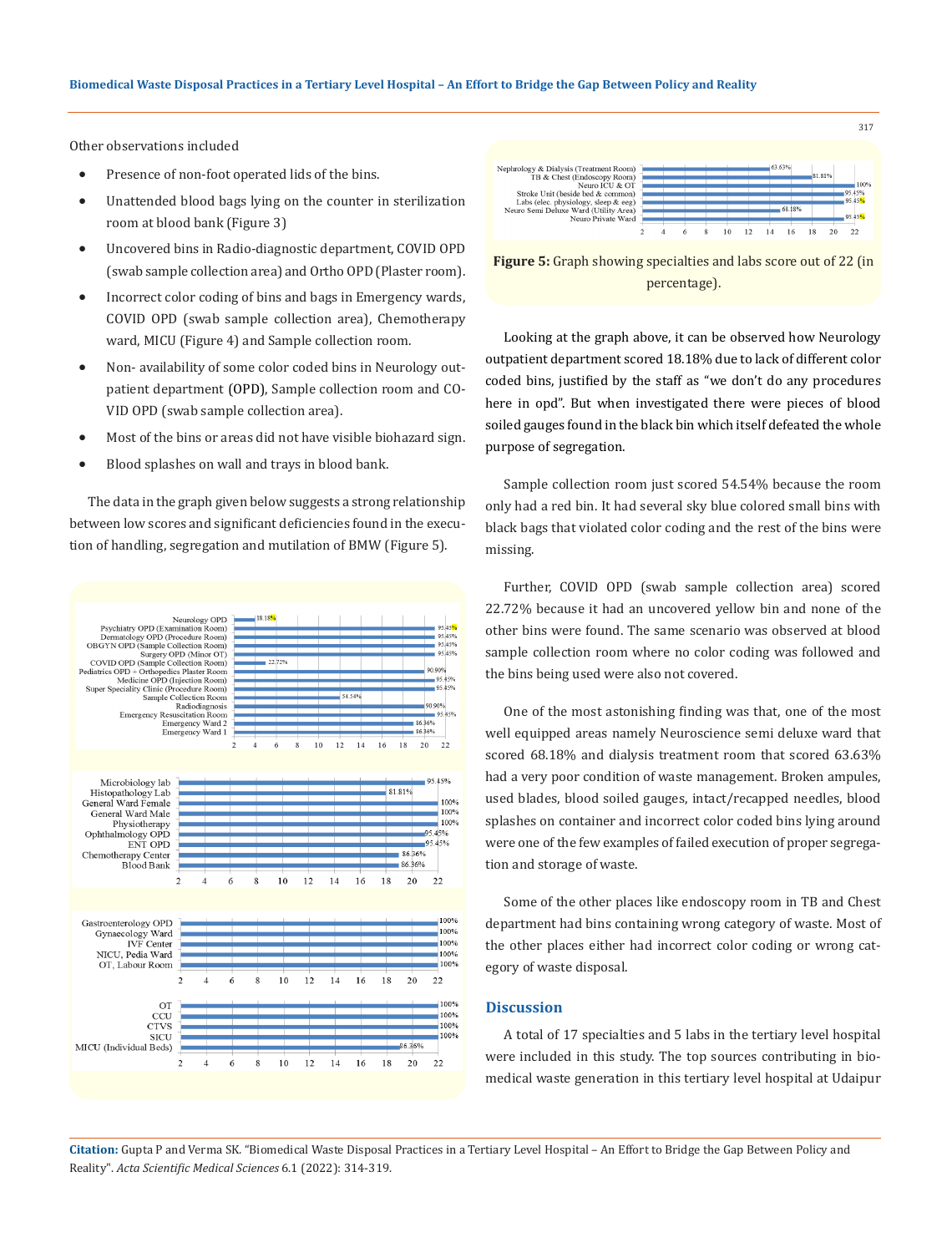are Wards, Labs, Operation Theatres, Blood Bank, Chemotherapy Center, Dialysis Center and Intensive Care Units.

Proper management of Biomedical waste (BMW) generated in a healthcare facility is one of the most important functions of a healthcare worker (HCW) as its improper management not only poses risk to human beings and environment, but may also invite legal action against HCW as well as hospital administration [8].

According to the findings of the study, following are some recommendations addressed to the hospital administration to bridge the gaps and deficiencies:

- Waste bins should have foot-operated lids.
- The bins should contain the matching colours of bag and a clearly visible biohazard sign.
- Importance needs to be given for 'mutilation of waste' especially in wards like needles should always be cut or burnt before putting in 5% sodium hypochlorite solution.
- Every out patient department should have all colour coded bins whether or not procedures are done there and at all times of the day.
- Proper use of BMW colour coding should be enforced to promote ideal segregation practices.
- The bins should be covered at all times of the day.
- Periodic sensitisation of health-care workers and housekeeping staff should be done consistently to emphasize on the importance of usage of personal protective equipment to avoid needle stick injury.
- Periodic inspection of the BMW generating areas by authorities and creating a sense of accountability among personnel involved in BMW Management.

In a 600-bedded super-specialty corporate hospital of a South Indian city, there were only white receptacles for all types of BMW for aesthetic reasons and since the color of all receptacles or bins was same, following the segregation practices was difficult [8]. On the contrary, in the current study, 5 types of colored bins mainly yellow, red, white, blue and black were present.

Various reports indicate that the implementation of the BMW Rules is not satisfactory even in the large towns and cities in India [9]. Looking at the results of the survey from Irbid city of Jordan, it can be observed that the healthcare facilities in the city have less appropriate practices when it comes to the handling, storage, and disposal of wastes generated in comparison to the developed world. There were no defined methods for handling and disposal of these wastes. No specific regulations or guidelines for segregation or classification of the wastes were established, that lead to mixing of BMW with general waste  $[10]$ . On the other hand in India, we already have a well-established Bio-Medical Waste (Management and Handling) Rules, 2016 in effect. Also, in the current study segregation was found to be followed far better than the healthcare facilities in Irbid city of Jordan.

The arrangements for bulk clinical waste handling were audited in 16 UK hospitals, one year after an earlier audit that revealed many deficiencies in performance. Storage of clinical waste carts in areas accessible to members of the public and failure to lock individual waste carts was common. Waste segregation was poor. Many clinical waste carts and the areas dedicated to their storage were in a poor state of repair. Many instances of clinical waste storage apparently in breach of UK health and safety legislation, of fire regulations, and of the hazardous waste regulations were observed [11]. In the current study, there were uncovered bins found. Also, many of the bins did not have a biohazard sign visible on it due to poor condition on the bin.

The current place of study has a better performance than the places mentioned in the referenced studies. Still, there is a great scope to fill the gaps between policies and reality with the help of recommendations above.

#### **Conclusion**

The present study was done to evaluate the infrastructural setup for BMW handling, segregation and mutilation at the point generation of the waste and to identify the shortcomings in the execution of the same in a tertiary level hospital in Udaipur, Rajasthan (India) based on a standardised checklist. The above study made us realise how ground-level execution of waste management is a challenging task. It doesn't only involve formation of rules and regulations but enormously depends on how it is followed in real time. There is a further scope to study about the knowledge and practices of BMW Management among health workers to identify where these shortcomings in the execution stem from. This is an example of a study conducted to evaluate the condition of hospital waste management in a tertiary level hospital. Further, studies like this should be con-

**Citation:** Gupta P and Verma SK*.* "Biomedical Waste Disposal Practices in a Tertiary Level Hospital – An Effort to Bridge the Gap Between Policy and Reality". *Acta Scientific Medical Sciences* 6.1 (2022): 314-319.

318